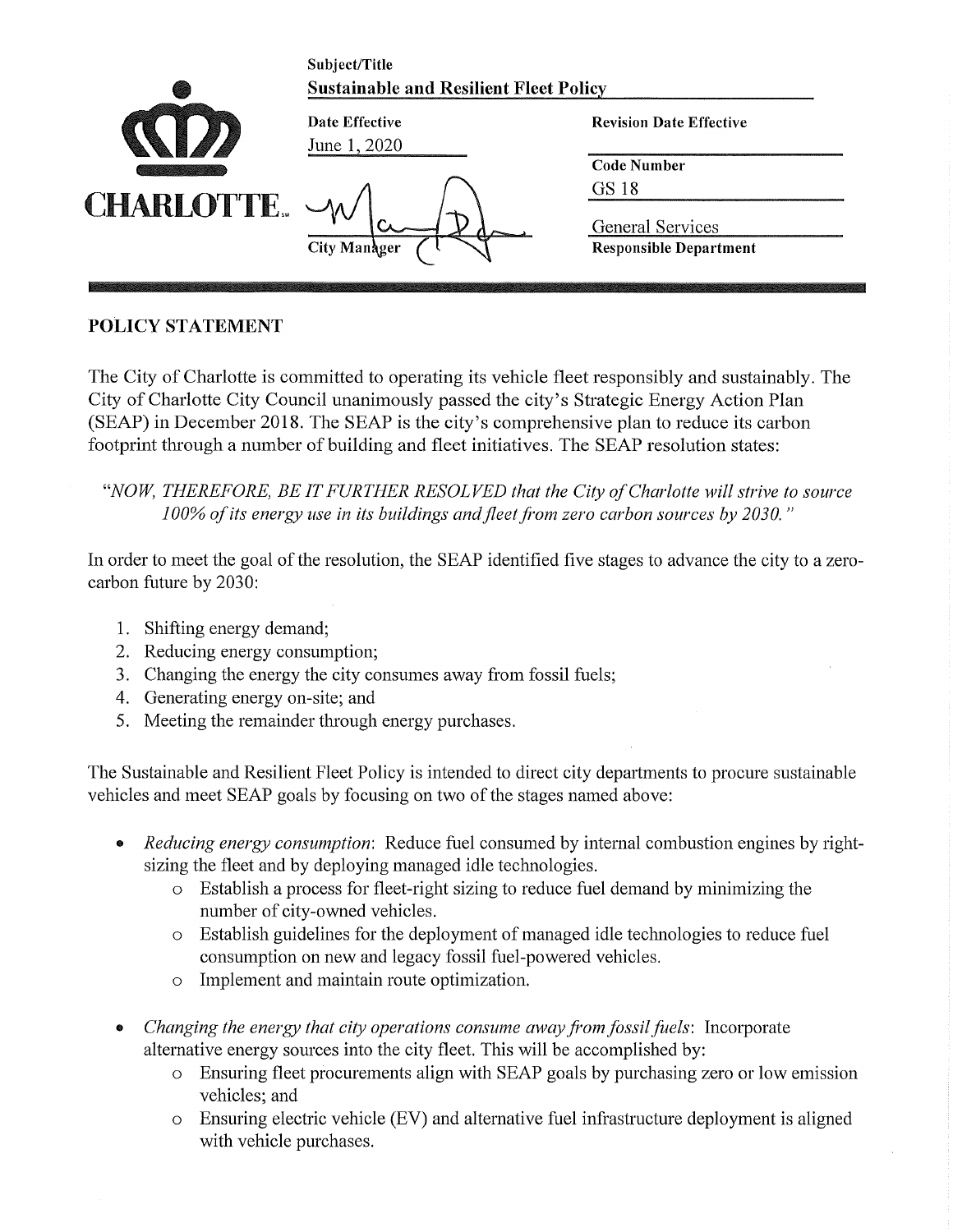#### **POLICY**

A. Strategies for Fleet-Wide Carbon Reductions:

### **1) Data Collection**

- In order to support this process, the city must be informed by a thorough data collection and analysis of available fleet-wide information.
- A number of methodologies may be used, and three types of data in particular should be leveraged whenever possible:
	- o Automatic Vehicle Locator (AVL) data: This data includes vehicle movement patterns, vehicle utilization, and vehicle idling time.
	- o Electric Capacity and Efficiency: The capability of city facilities to support the deployment of EV charging infrastructure, and the extent to which the city is optimizing the use of EV charging assets.
	- o Total Cost of Ownership (TCO) model: The model includes the total cost of maintenance, fuel, and upfront capital cost of the vehicle.

### **2) Purchase of Zero Emission Vehicles (ZEVs**)

- To ensure that vehicle purchases align with the city's carbon reduction goals, proposed vehicle purchases will be assigned to a tiered system based on the degree of emissions reduction.
- Fleet Management will identify the highest tier in which a suitable replacement vehicle is available, based on available vehicle technologies.
- Fleet Management will identify the specific vehicle make and model that supports fleet standardization goals identified in the Fleet and Motorized Asset Management Policy.
- Consideration will be given to operational needs (ex. pursuit-rated public safety vehicles) in assessing the available vehicle options.

#### B. Vehicle Replacement Process:

#### **1) Vehicle Replacement Tiered Structure**

- Departments will purchase replacement vehicles based on the assigned tier and Fleet Management recommendation. The tiers are structured as follows:
	- o Tier I Zero emission vehicle
	- o Tier II Alternative fueled internal combustion engine
	- o Tier III Hybrid internal combustion engine
	- o Tier IV Conventional internal combustion engine Gasoline
	- o Tier V Conventional internal combustion engine Diesel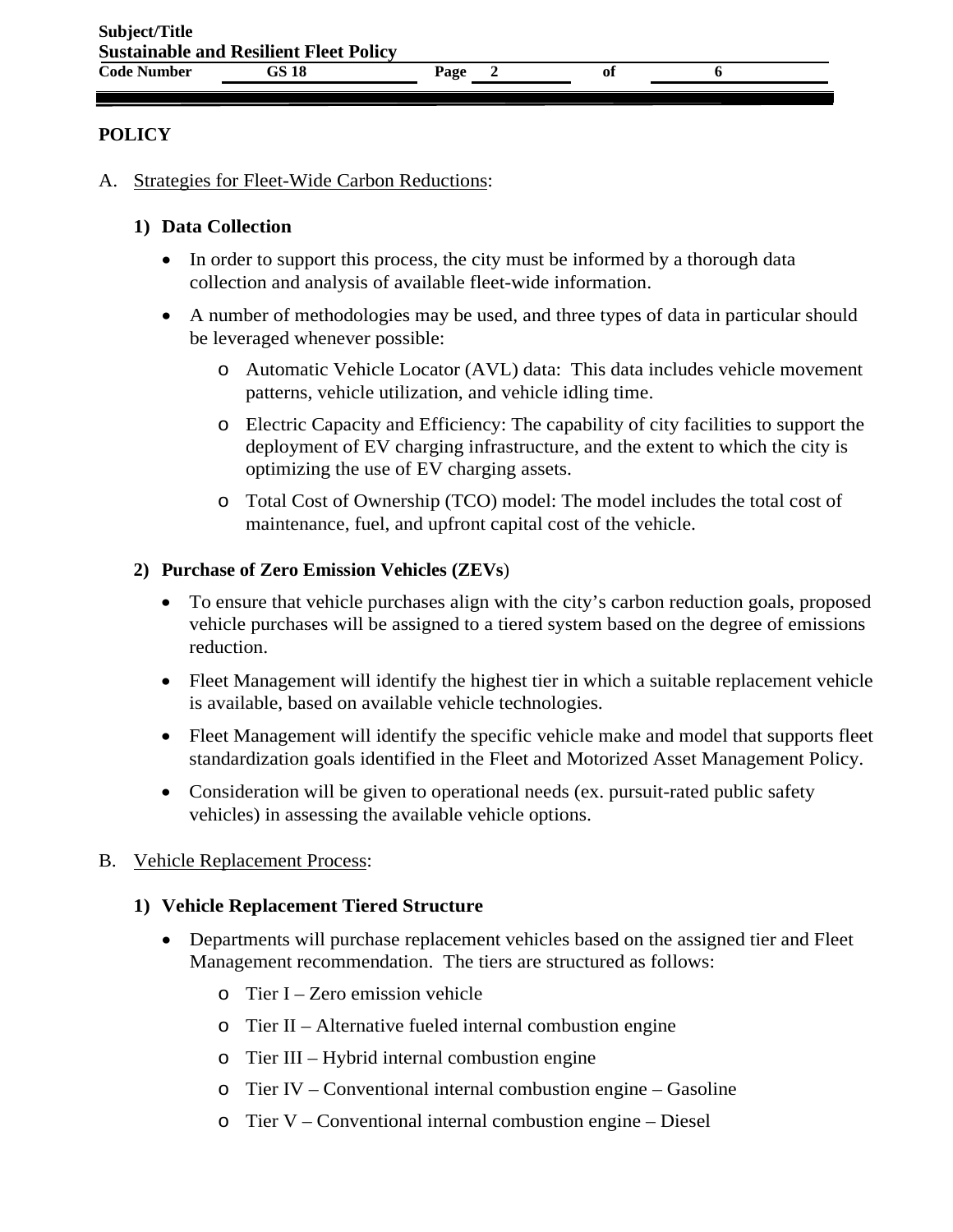## **2) Appeals**

- Departments can appeal the assigned tier and request assignment to a different tier.
- As part of the appeal process, departments must provide a total cost of ownership evaluation between the assigned replacement vehicle, and the department's requested replacement type.
- Departments must also include a detailed business case that explains why purchase of a vehicle within the assigned tier is not feasible.
- Neither limited availability of capital funding, nor limited pre-existing charging infrastructure alone will be considered valid justifications for appeals.
- Appeals will require the following approvals:
	- o Fleet Management review
	- o Fleet Management Advisory Team (FMAT) review panel
	- o Strategy and Budget review
	- o City Manager's Office review

## **3) Exceptions**

- This section applies to all vehicles acquired through purchase, lease, donation, or rental with the exception of:
	- o Vehicles rented for the purpose of emergency response deployment.
	- o Unmarked law enforcement vehicles used primarily for covert operations. For the purposes of this policy, these vehicles are defined as vehicles that receive a confidential license plate and are used in such a way that their identification as city vehicles would incapacitate them from performing their normal duties.

# **4) Charging Infrastructure for Electric Vehicles**

- The city will deploy a mixture of Level 1, Level 2, and Level 3 EV charging stations.
- Infrastructure capacity will be aligned to actual charging needs as determined by automatic vehicle locator data.
- Infrastructure deployments will be prioritized based on:
	- o Site EV charger readiness factors include existing electrical load capacity of site, underground conduit, and electrical line capacity;
	- o EV suitability of vehicles by site;
	- o Existing EV deployments; and
	- o Departmental requests.
- Departments will be responsible for identifying charging opportunities for new and existing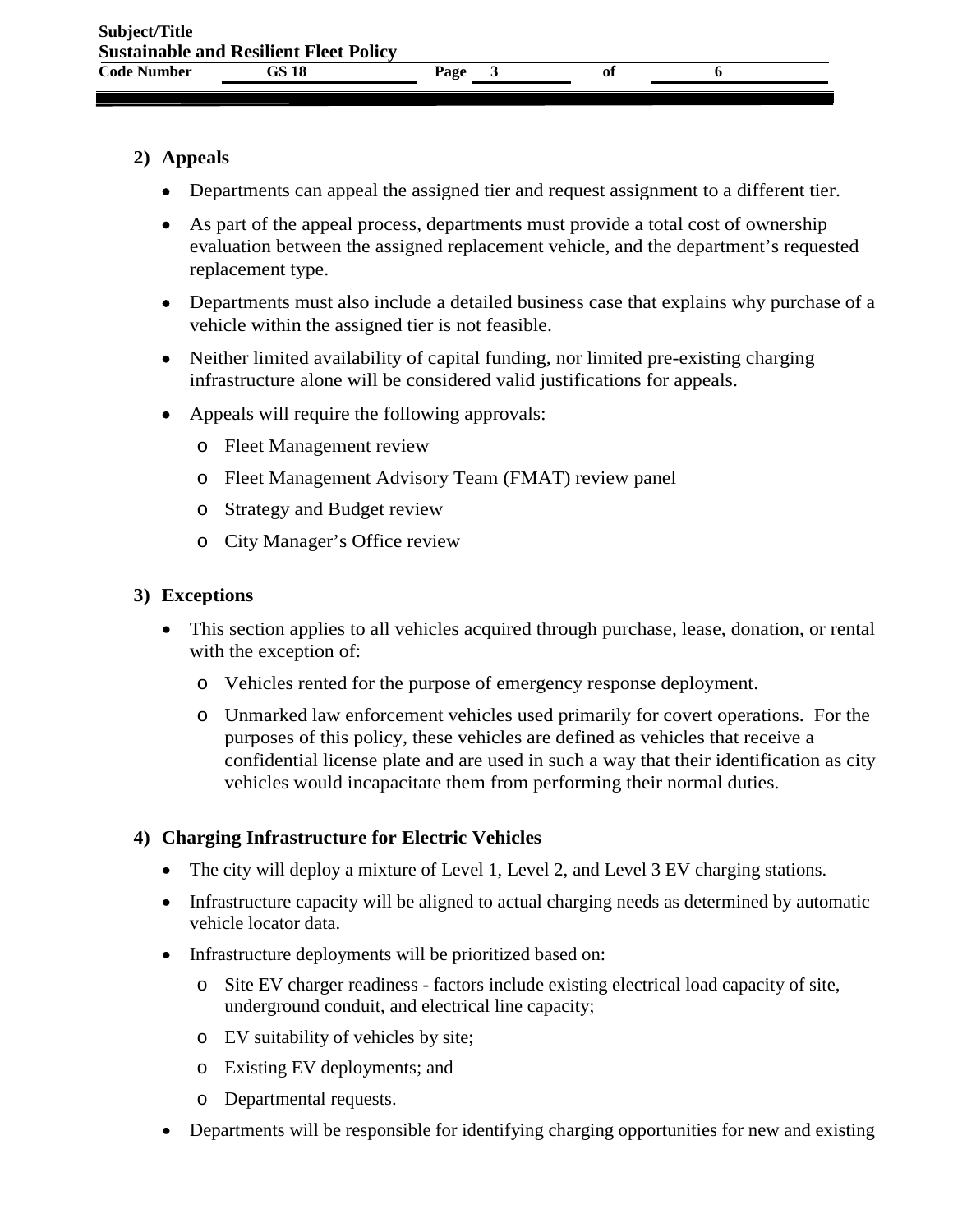fleet EVs.

- Departments should utilize the most efficient mix of charging infrastructure that is sufficient to maintain a minimum daily charge (based on operational need) for the EV fleet.
- All city owned charging infrastructure shall be networked and centralized under a common account.

# **5) Funding Options for Electric Vehicles and Infrastructure**

- Vehicles will be funded through the capital equipment program.
- Departments are encouraged to seek alternative funding sources such as grants, for instances where the grant allows for purchasing vehicles from the approved tier, as laid out in this policy.
- Vehicle leases and long-term rentals must be approved by Fleet Management and Strategy and Budget Office and must comply with the EV purchasing requirements established in this policy.
- General Services department will select and manage the EV infrastructure accounts and all potential public/private partnership agreements.
- All city facility renovations or new construction projects will include EV charging infrastructure per the City Sustainable Facilities policy.
- Funding for EVs and other alternative fueled vehicles should follow the vehicle replacement process that is laid out in this policy.
- The Strategy and Budget department, Fleet Management, and the Office of Sustainability will work with departments to find the most effective source of funding if outside resources are needed to pilot new technologies in order to advance the city toward achieving SEAP goals (i.e. grants, lease options, etc.).

# C. Carbon Reduction Strategies for Legacy Internal Combustion Engine Vehicles

## **1) Fleet Right-Sizing and Reorganization**

- Fleet Management will perform an annual vehicle utilization analysis using AVL data to identify vehicles that are underutilized by miles or hours of operations.
- The analysis will include a comparison between the total cost of ownership model for a vehicle compared to the actual usage.
- Fleet Management will collaborate with departments to determine whether vehicles are reassigned to other areas of need, absorbed into the motor pool, or eliminated from the fleet.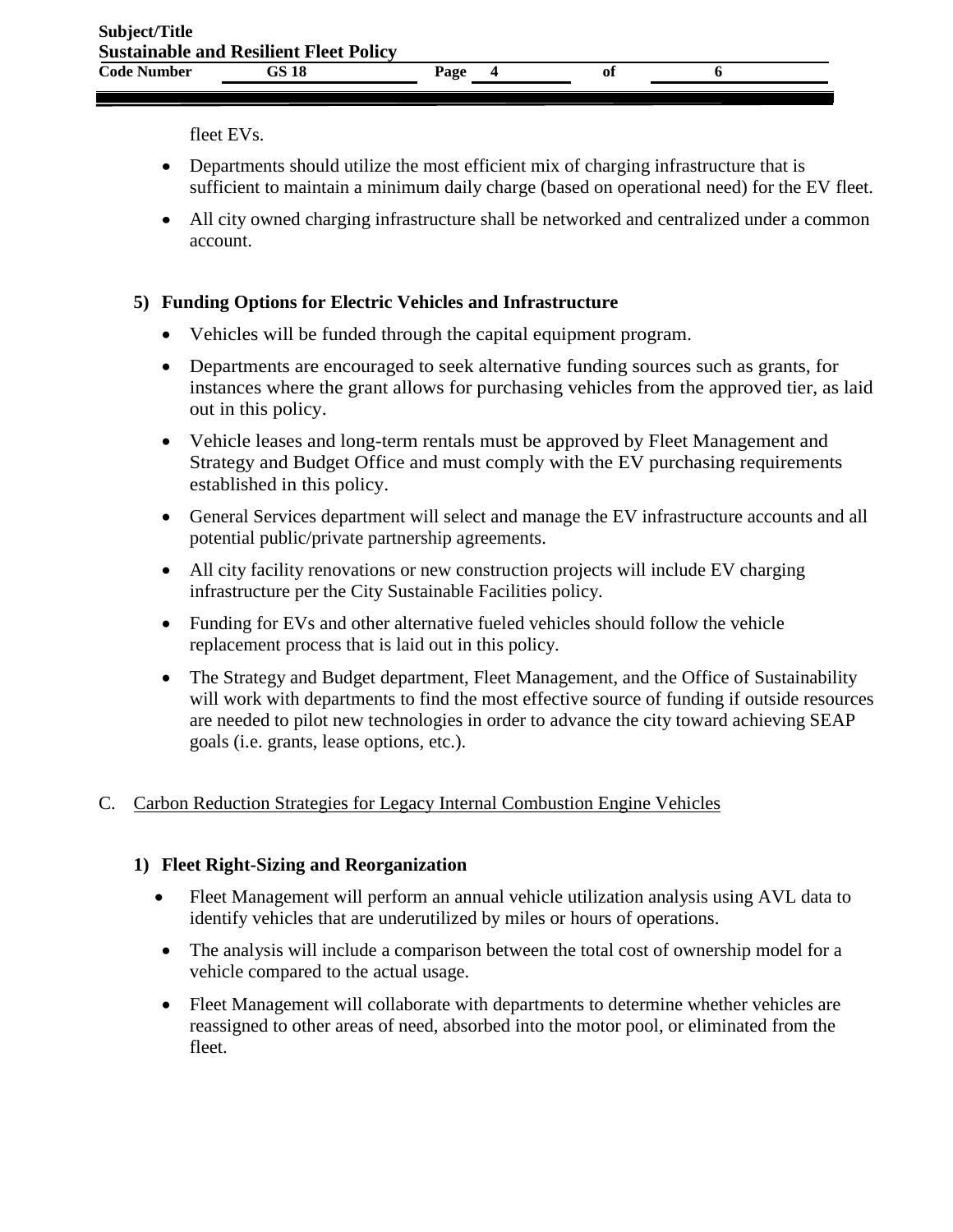## **2) Reduction of Fuel Consumed by Vehicle Idling**

- Fleet Management will annually review AVL data to identify excess vehicle idling.
- Fleet Management, in partnership with departments, will use vehicle idling data to perform a return on investment analysis to calculate whether a vehicle idle reduction technology would make financial sense to purchase. In those cases, the department will purchase the idle reduction technology and it will be installed on the vehicle.
- Legacy vehicles that frequently idle will be fitted with a managed idle solution specified by Fleet Management, when it makes financial and environmental sense.
- New vehicles purchased with an internal combustion engine will be specified to include the managed idle solution, when it makes financial, operational, and environmental sense.
- The managed idle solution will be configured to power off the vehicle engine while maintaining operation emergency warning, heating, and cooling systems after five minutes of vehicle idling.

# D. Reporting

To measure progress toward SEAP goals, the city will report on the following measures on an annual basis:

## **1) Carbon Reduction**

- Total fleet carbon output: The total carbon output for fleet vehicles per year.
- Carbon output per mile driven: The total carbon output for fleet vehicles will be divided by the total miles driven to measure the carbon efficiency of the fleet.
- Gallons of petroleum-based fuels avoided: The total number of gallons of gasoline saved as a result of using alternative fuels will be reported as well as the associated carbon avoidance.
- Vehicle idle hours avoided: Idle hours avoided through the use of managed idle systems will be reported, as well as the associated carbon avoidance.

# **2) Charging Infrastructure**

- City owned EV chargers per fleet vehicle: City EV chargers will be measured per fleet EV.
- Electric charger utilization: The utilization rate for charging infrastructure will be reported across the city; this data will support future charging infrastructure prioritization among city facilities.
- **3) Fleet Efficiency**
	- Miles driven per vehicle: **The total miles driven will be reported both in total and on a per vehicle basis**. The miles driven per vehicle will be used to measure the efficiency of vehicle utilization.
	- Percentage of under-utilized vehicles: The percentage of fleet vehicles that do not meet utilization standards (based on vehicle class type).
	- Average fleet miles per gallon: The fleet miles driven divided by the total quantity of fuel consumed in gallons or gallon-equivalent units.